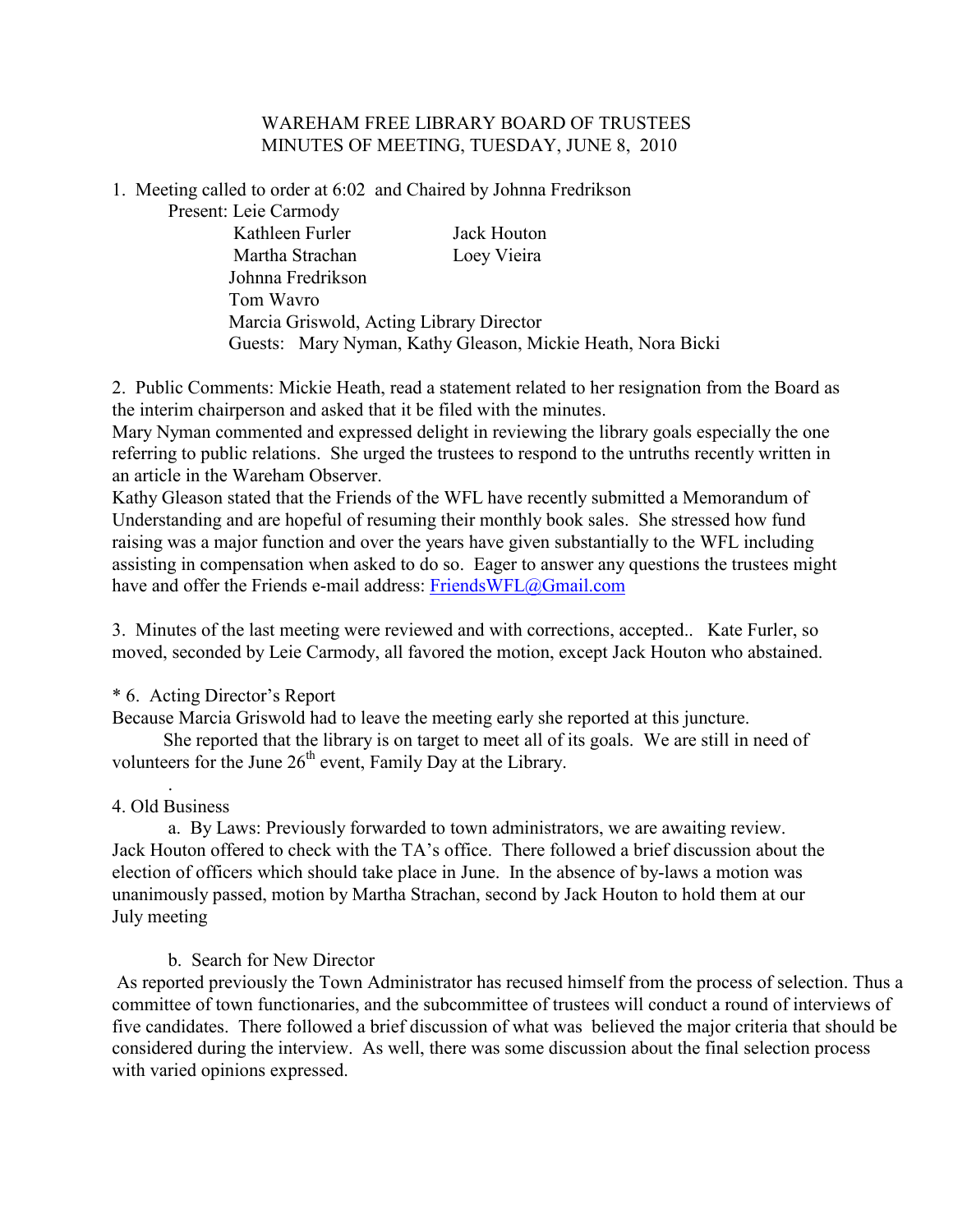c. Status of Memo of Understanding - Friends of WFL and the Foundation A Memorandum of Understanding has been submitted by the Friends of WFL Copies will be e-mailed to all trustees for review and discussion at our next meeting.

## 5. New Business

a. Standing Committees Reports

1' Development & Planning

Jack Houton has several documents used by the Trustees of the Provincetown Library which he will distribute to the trustees.

2' Policy Committee

Kate Furler has asked for library policies that cover day to day to operating practices. General comments:

Leie Carmody has forwarded material to the town's Computer department.

Discussion around the work of standing committees: their work should be presented to the trustees as a whole for further consideration and action.

Martha Strachan reminded the group that changes called for by the State's Open Mtg Laws are to be implemented July 1, 2010.

Workshops and other educational opportunities currently available to the Trustees by various state Library organizations should be made known. Leie Carmody will update trustees by e-mail.

## 7. Trustee Matters

The terms of three trustees expire at the end of the month of June. Martha Strachan and Tom Wavro have requested reappointment. Loey Vieira will be resigning because of excessive demands on her time..

The selectmen have again forwarded for review a candidate for trusteeship. It will be returned without review as has been the past practice.

Trustee Johnna Fredrikson will continue on as the interim chairperson and specified that she will remain while bringing to closure the following items: a new director; review and acceptance of Board bylaws; and the filling of trustee vacancies. She will continue to strive for a good working relationship with all those who interface withe the WFL.

Trustee Jack Houton suggested that orientation packets be prepared for newly appointed trustees

8. Public matters: Kathleen LaFlamme is the new joint coordinator of volunteers assisting Leie Carmody.

9. Next meeting time, by motion of Leie Carmody, seconded by Martha Strachan was changed from 6 pm to 4-5:30 pm, thus accommodating several requests to do so. Date and place remain the same: Tuesday, June 22<sup>nd</sup>, Multi Service Center.